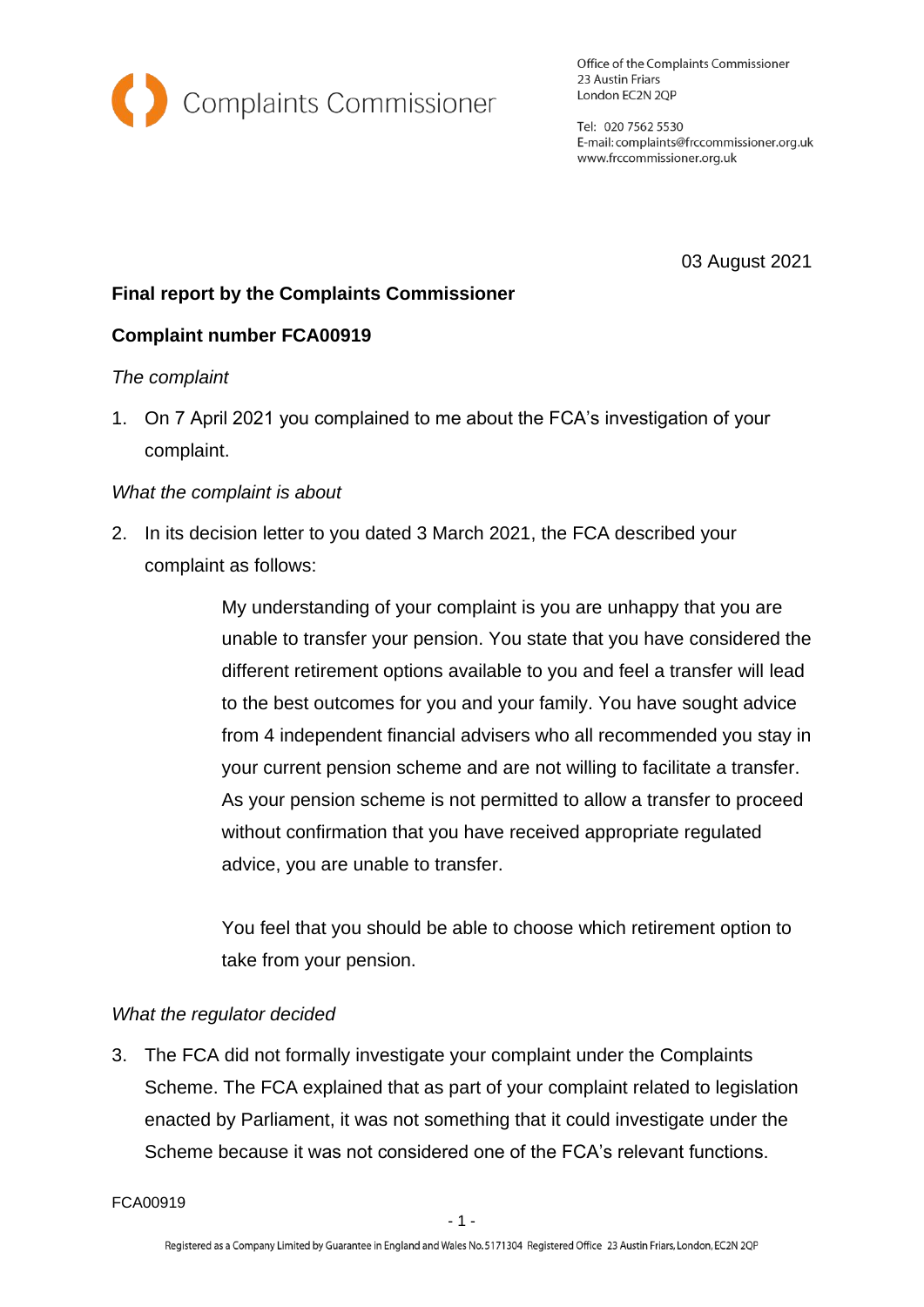- 4. The FCA added that paragraph 3.4 (c) of the Scheme sets out that a complaint about the performance of the regulators' legislative functions (including making rules) is excluded from the Scheme.
- 5. Even though the FCA did not formally investigate your complaint it additionally provided you with information in relation to pension legislation and the FCA's work.

## *Why you are unhappy with the regulator's decision*

- 6. You are unhappy with the treatment you have received while trying to transfer your pension and the FCA's response to the issues you have had.
- 7. You feel that you should be able to choose which retirement option to take from your pension.
- 8. You think that the FCA's guidance to consumers is not clear, this is because even though neither the legislation, nor the FCA's rules prevent insistent clients transferring their pensions against advice, the legislation does prevent the trustee of the pension fund authorising the transfer, without obtaining written confirmation that the member has taken appropriate regulated advice.

## *Preliminary points (if any)*

- 9. It is important for me to highlight, matters which are excluded from the Scheme which I am unable to investigate.
- 10. Section 3.4 (c) of the Complaints Scheme provides:

#### Exclusions to the Scheme

- 3.4 Excluded from the Scheme are complaints:
	- c) in relation to the performance of the regulators' legislative functions as defined in the 2012 Act;

#### *My analysis*

11. I am sorry about the difficulties you are having finding an independent financial adviser (IFA) who is willing to facilitate a transfer of your pensions. You have spoken to 4 IFA's as requested by firm X, the trustee of your pension. Unfortunately, you have not been able to get an IFA to provide you with the relevant confirmation that you have received appropriate regulated advice to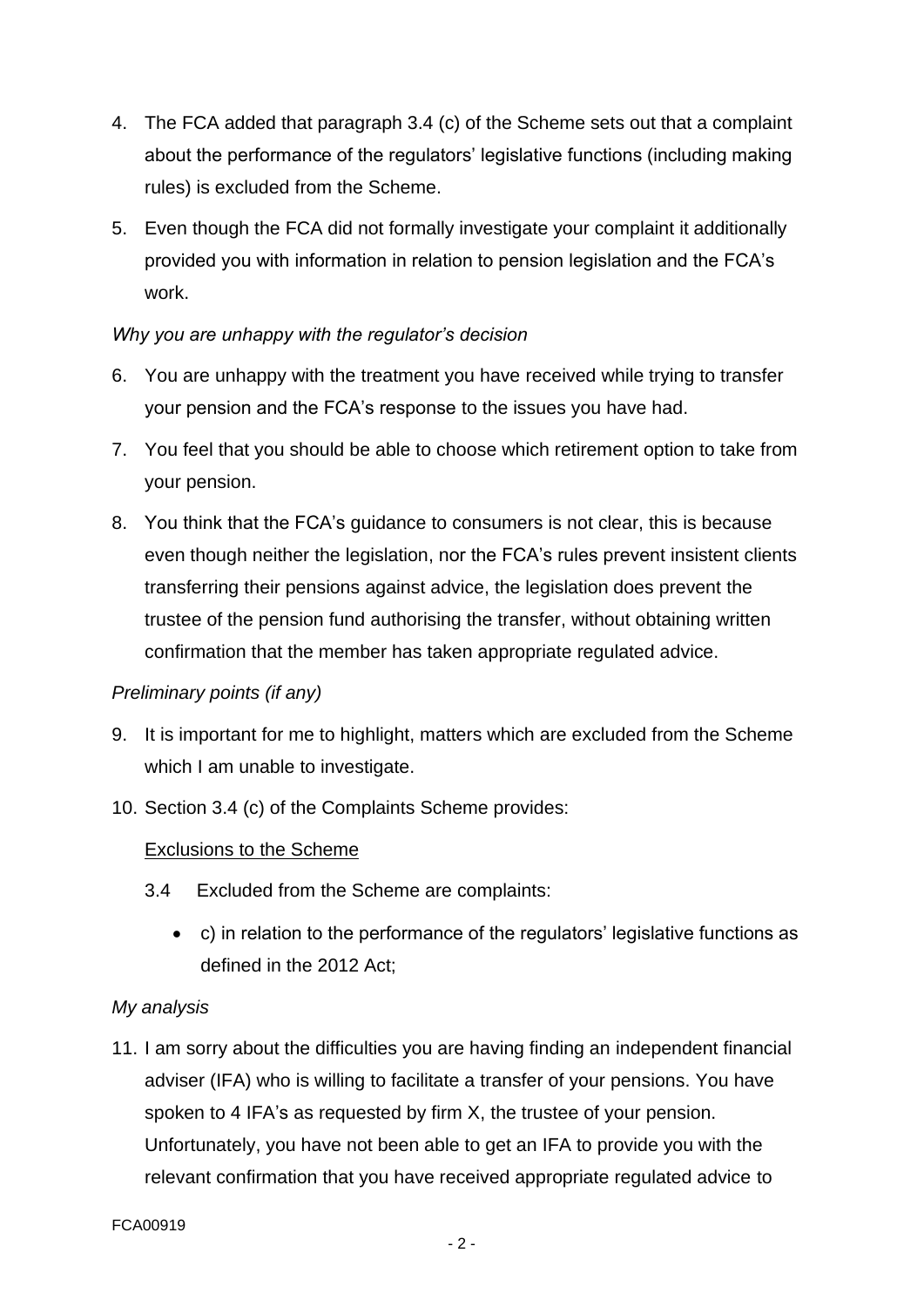facilitate the transfer of your pension. Firm X require this in order that they are allowed to release your pension funds. You then complained to the FCA and to me.

- 12. The FCA gave you a full explanation of the actions it has taken to deal with the problem of poor advice given to people seeking to transfer out of defined benefit (DB) pension schemes and of the new legislative requirements which Parliament has introduced. The arguments for tightening up this area of pensions advice are clearly very strong ones. While it is very unfortunate that you have encountered difficulties in obtaining the required written confirmation from the advisers, the FCA cannot be held liable for this, since the requirement to obtain advice was imposed by Parliament and, in any event, the FCA has immunity from being sued for damages, with very few exceptions.
- 13. The fact that the 4 IFA's have not been able to provide you with the relevant confirmation that you require to transfer your pension does not necessarily mean that no IFA firms who are active in the DB advice market will provide you with the required written confirmation that Firm X requires to transfer your pension. I would suggest you continue to look for another IFA.
- 14. I am not able to say whether or not they would be willing to give the required confirmation. However, for the reasons which I have given I do not think that the FCA can be held liable for this; and there was a clear need for it to take regulatory action in this area.
- 15. Under the Scheme I am unable to investigate issues connected to the FCA's legislative functions, this includes the provision of guidance that it has set out to consumers about the transfer of pensions. Your complaint is about the FCA's legislative functions and asking for a change in the legislation. As such I will not be able to investigate your complaint under the Complaints Scheme.
- 16. I note that I am pleased to see that the FCA Complaints Investigator provided you with a catalogue of additional information and resources for you to review which included various websites, videos and guidance articles. I would suggest that you refer to the FCA decision letter which lists various resources, specifically contacting The Pensions Advisory Service which offers free and impartial guidance as the FCA has suggested.